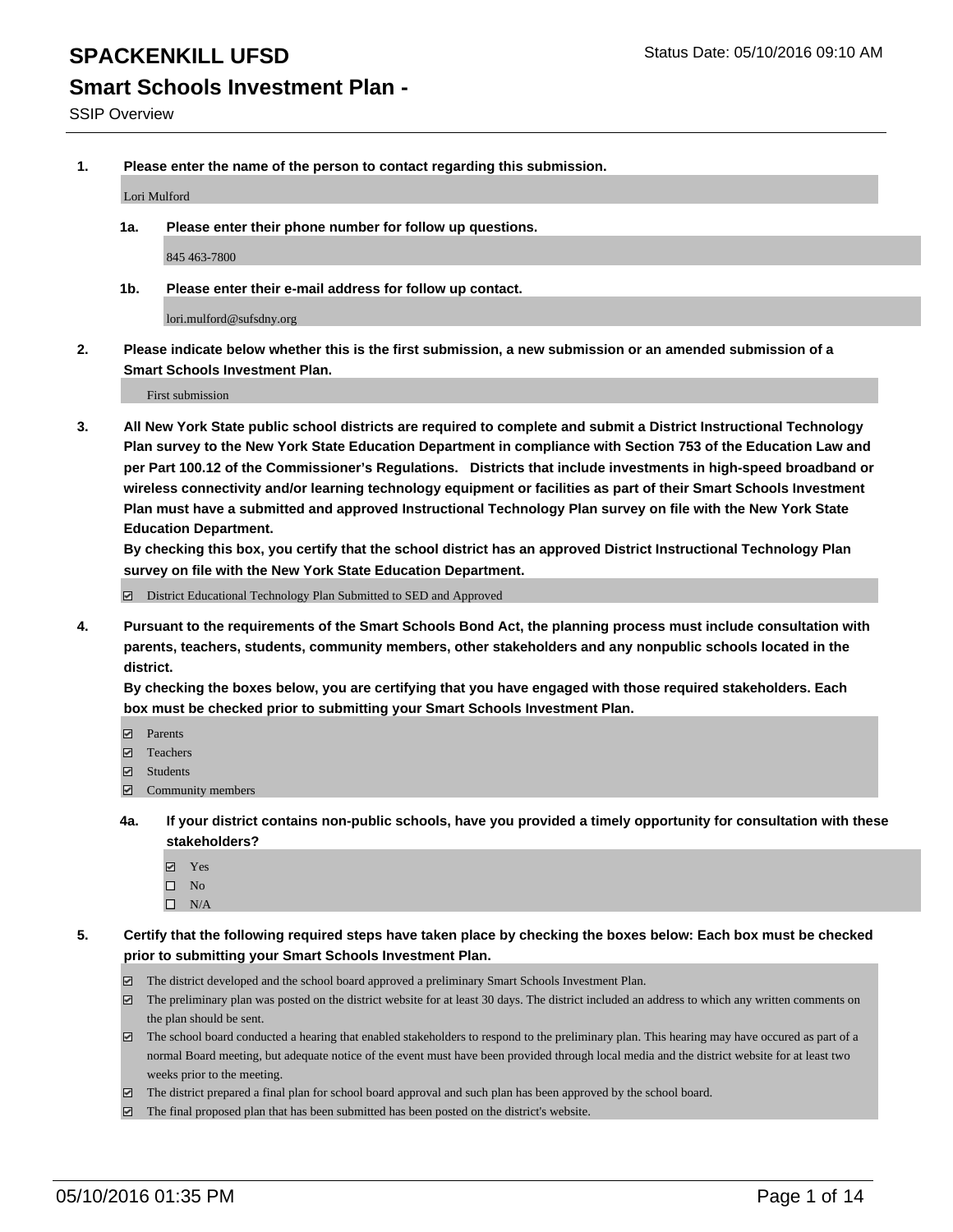SSIP Overview

**5a. Please upload the proposed Smart Schools Investment Plan (SSIP) that was posted on the district's website. Note that this should be different than your recently submitted Educational Technology Survey. The Final SSIP, as approved by the School Board, should also be posted on the website and remain there during the course of the projects contained therein.**

2015 Final SSBA Investment Plan.pdf

**6. Please enter an estimate of the total number of students and staff that will benefit from this Smart Schools Investment Plan based on the cumulative projects submitted to date.**

350

**7. An LEA/School District may partner with one or more other LEA/School Districts to form a consortium to pool Smart Schools Bond Act funds for a project that meets all other Smart School Bond Act requirements. Each school district participating in the consortium will need to file an approved Smart Schools Investment Plan for the project and submit a signed Memorandum of Understanding that sets forth the details of the consortium including the roles of each respective district.**

 $\Box$  The district plans to participate in a consortium to partner with other school district(s) to implement a Smart Schools project.

**8. Please enter the name and 6-digit SED Code for each LEA/School District participating in the Consortium.**

| <b>Partner LEA/District</b> | <b>ISED BEDS Code</b> |
|-----------------------------|-----------------------|
| (No Response)               | (No Response)         |

**9. Please upload a signed Memorandum of Understanding with all of the participating Consortium partners.**

(No Response)

**10. Your district's Smart Schools Bond Act Allocation is:**

\$752,800

**11. Enter the budget sub-allocations by category that you are submitting for approval at this time. If you are not budgeting SSBA funds for a category, please enter 0 (zero.) If the value entered is \$0, you will not be required to complete that survey question.**

|                                       | Sub-<br>Allocations |
|---------------------------------------|---------------------|
| <b>School Connectivity</b>            | 0                   |
| Connectivity Projects for Communities |                     |
| <b>Classroom Technology</b>           | 123,003             |
| Pre-Kindergarten Classrooms           | $\Omega$            |
| Replace Transportable Classrooms      | 0                   |
| High-Tech Security Features           | $\Omega$            |
| <b>Totals:</b>                        | 123,003.00          |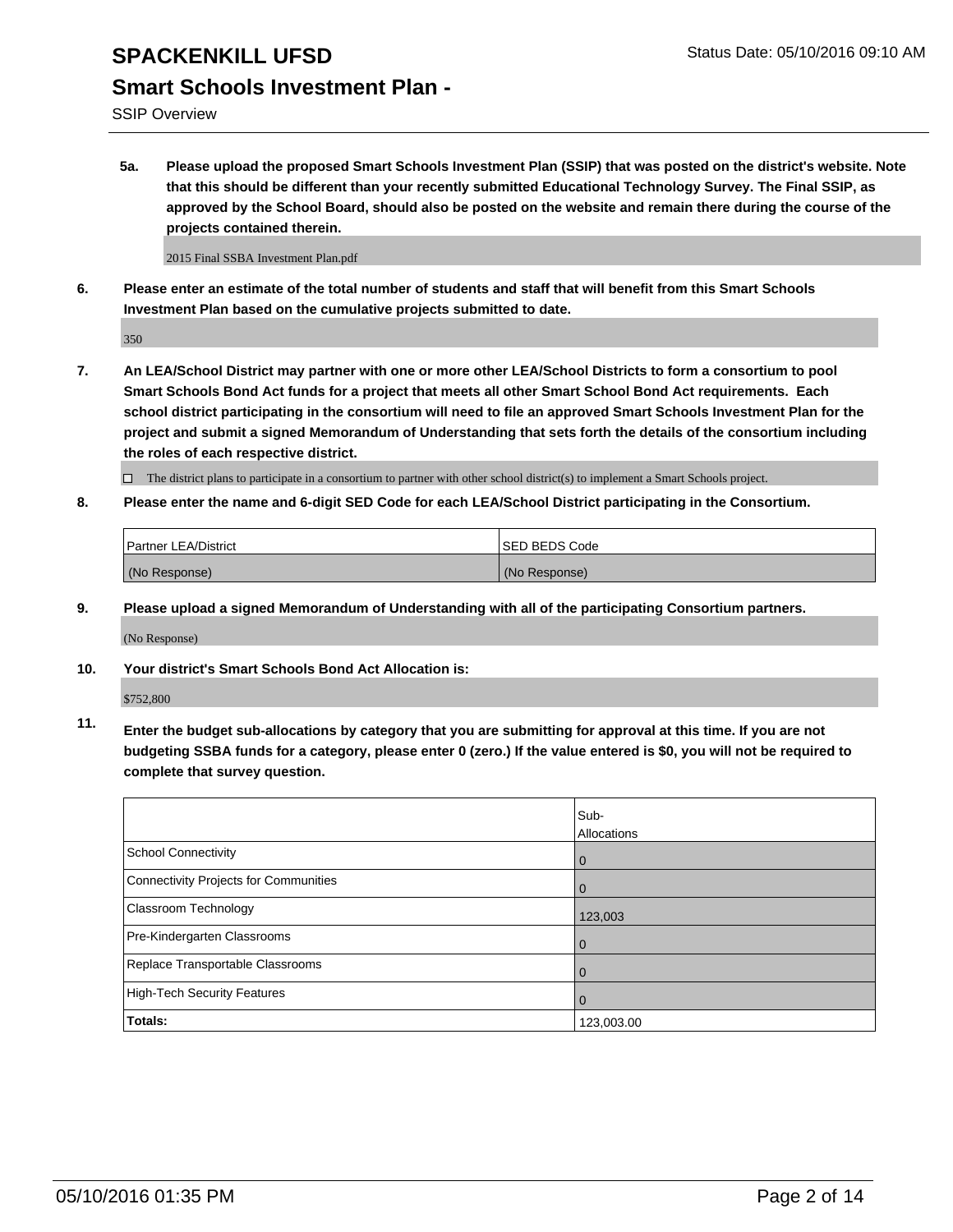School Connectivity

- **1. In order for students and faculty to receive the maximum benefit from the technology made available under the Smart Schools Bond Act, their school buildings must possess sufficient connectivity infrastructure to ensure that devices can be used during the school day. Smart Schools Investment Plans must demonstrate that:**
	- **sufficient infrastructure that meets the Federal Communications Commission's 100 Mbps per 1,000 students standard currently exists in the buildings where new devices will be deployed, or**
	- **is a planned use of a portion of Smart Schools Bond Act funds, or**
	- **is under development through another funding source.**

**Smart Schools Bond Act funds used for technology infrastructure or classroom technology investments must increase the number of school buildings that meet or exceed the minimum speed standard of 100 Mbps per 1,000 students and staff within 12 months. This standard may be met on either a contracted 24/7 firm service or a "burstable" capability. If the standard is met under the burstable criteria, it must be:**

**1. Specifically codified in a service contract with a provider, and**

**2. Guaranteed to be available to all students and devices as needed, particularly during periods of high demand, such as computer-based testing (CBT) periods.**

**Please describe how your district already meets or is planning to meet this standard within 12 months of plan submission.**

(No Response)

- **1a. If a district believes that it will be impossible to meet this standard within 12 months, it may apply for a waiver of this requirement, as described on the Smart Schools website. The waiver must be filed and approved by SED prior to submitting this survey.**
	- □ By checking this box, you are certifying that the school district has an approved waiver of this requirement on file with the New York State Education Department.
- **2. Connectivity Speed Calculator (Required)**

|                         | Number of<br>Students | Multiply by<br>100 Kbps | Divide by 1000 Current Speed<br>to Convert to<br>Reauired<br>Speed in Mb | lin Mb             | Expected<br>Speed to be<br>Attained Within   Required<br>12 Months | <b>Expected Date</b><br>l When<br>Speed Will be<br>l Met |
|-------------------------|-----------------------|-------------------------|--------------------------------------------------------------------------|--------------------|--------------------------------------------------------------------|----------------------------------------------------------|
| <b>Calculated Speed</b> | (No<br>Response)      | (No Response)           | (No<br>Response)                                                         | l (No<br>Response) | (No<br>Response)                                                   | l (No<br>Response)                                       |

#### **3. Briefly describe how you intend to use Smart Schools Bond Act funds for high-speed broadband and/or wireless connectivity projects in school buildings.**

(No Response)

**4. Briefly describe the linkage between the district's District Instructional Technology Plan and the proposed projects. (There should be a link between your response to this question and your response to Question 1 in Part E. Curriculum and Instruction "What are the district's plans to use digital connectivity and technology to improve teaching and learning?)**

(No Response)

**5. If the district wishes to have students and staff access the Internet from wireless devices within the school building, or in close proximity to it, it must first ensure that it has a robust Wi-Fi network in place that has sufficient bandwidth to meet user demand.**

**Please describe how you have quantified this demand and how you plan to meet this demand.**

(No Response)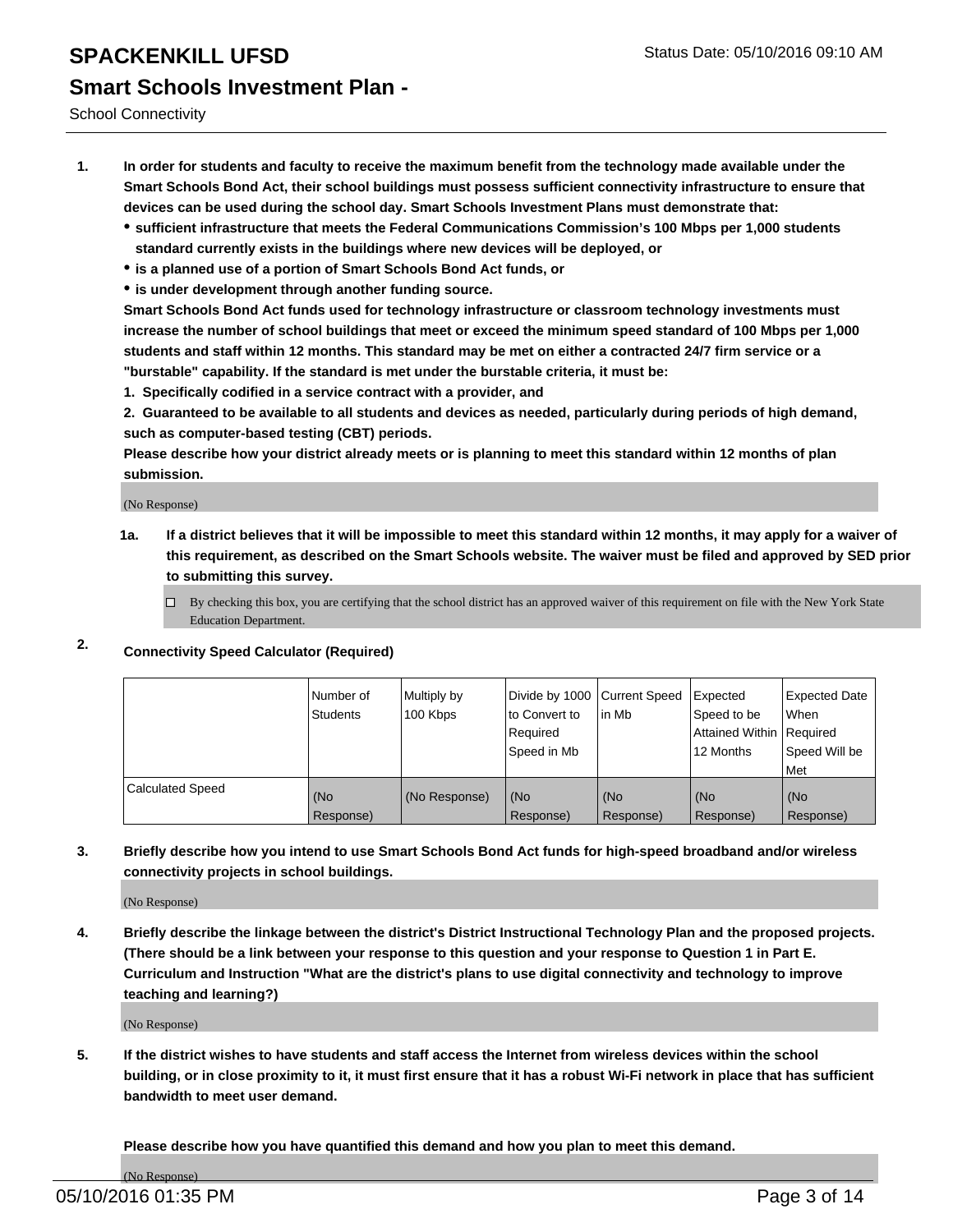School Connectivity

**6. As indicated on Page 5 of the guidance, the Office of Facilities Planning will have to conduct a preliminary review of all capital projects, including connectivity projects.**

| Project Number |  |
|----------------|--|
| (No Response)  |  |

**7. Certain high-tech security and connectivity infrastructure projects may be eligible for an expedited review process as determined by the Office of Facilities Planning.**

**Was your project deemed eligible for streamlined review?**

(No Response)

**8. Include the name and license number of the architect or engineer of record.**

| <sup>1</sup> Name | l License Number |
|-------------------|------------------|
| (No Response)     | (No Response)    |

**9. If you are submitting an allocation for School Connectivity complete this table. Note that the calculated Total at the bottom of the table must equal the Total allocation for this category that you entered in the SSIP Overview overall budget.** 

|                                            | Sub-              |
|--------------------------------------------|-------------------|
|                                            | <b>Allocation</b> |
| Network/Access Costs                       | (No Response)     |
| <b>Outside Plant Costs</b>                 | (No Response)     |
| School Internal Connections and Components | (No Response)     |
| <b>Professional Services</b>               | (No Response)     |
| Testing                                    | (No Response)     |
| <b>Other Upfront Costs</b>                 | (No Response)     |
| <b>Other Costs</b>                         | (No Response)     |
| Totals:                                    |                   |

| Select the allowable expenditure | Item to be purchased | Quantity      | Cost per Item | Total Cost    |
|----------------------------------|----------------------|---------------|---------------|---------------|
| type.                            |                      |               |               |               |
| Repeat to add another item under |                      |               |               |               |
| each type.                       |                      |               |               |               |
| (No Response)                    | (No Response)        | (No Response) | (No Response) | (No Response) |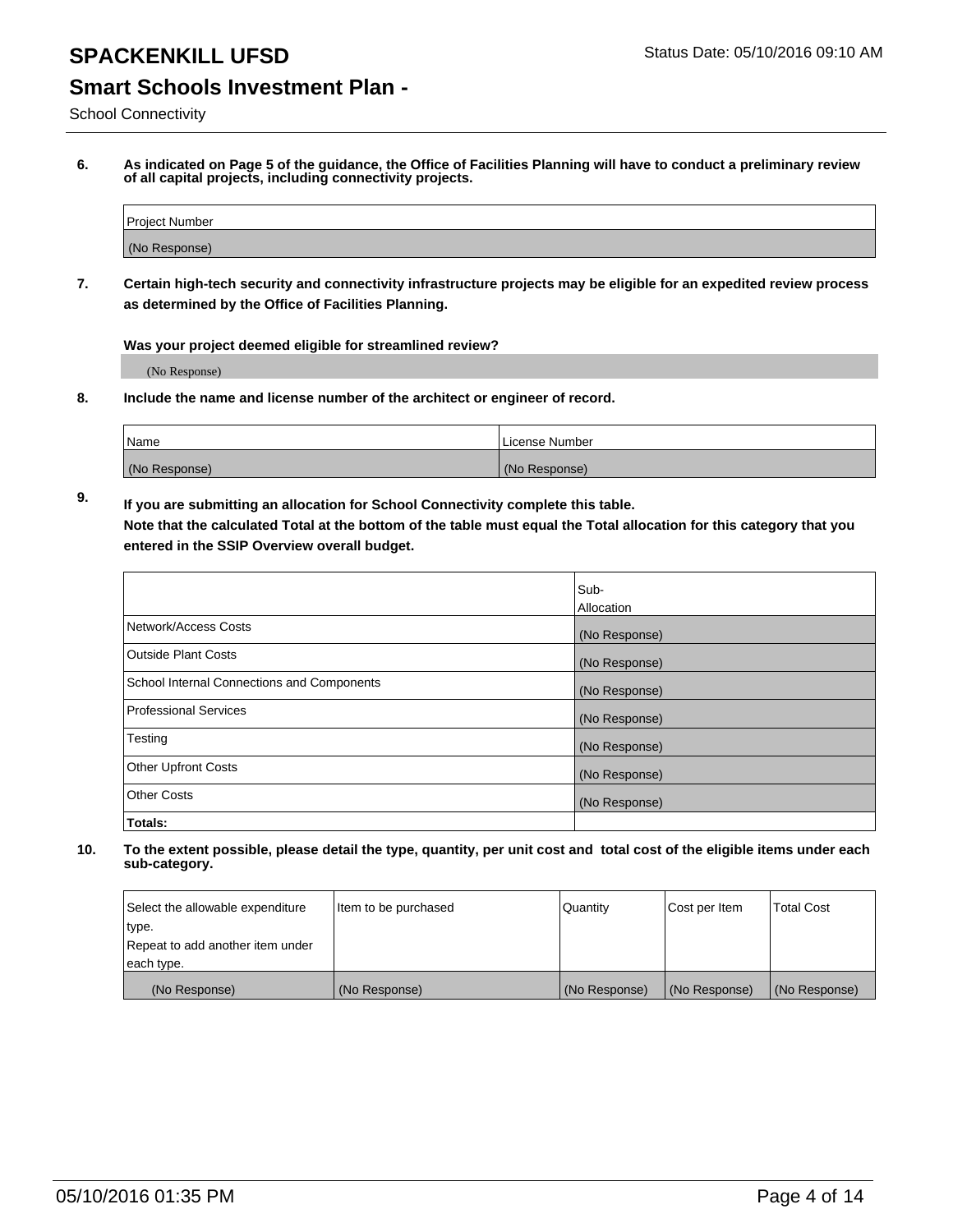# **SPACKENKILL UFSD** Status Date: 05/10/2016 09:10 AM

### **Smart Schools Investment Plan -**

Community Connectivity (Broadband and Wireless)

**1. Briefly describe how you intend to use Smart Schools Bond Act funds for high-speed broadband and/or wireless connectivity projects in the community.**

(No Response)

**2. Please describe how the proposed project(s) will promote student achievement and increase student and/or staff access to the Internet in a manner that enhances student learning and/or instruction outside of the school day and/or school building.**

(No Response)

**3. Community connectivity projects must comply with all the necessary local building codes and regulations (building and related permits are not required prior to plan submission).**

 $\Box$  I certify that we will comply with all the necessary local building codes and regulations.

**4. Please describe the physical location of the proposed investment.**

(No Response)

**5. Please provide the initial list of partners participating in the Community Connectivity Broadband Project, along with their Federal Tax Identification (Employer Identification) number.**

| <b>Project Partners</b> | <b>IFederal ID#</b> |
|-------------------------|---------------------|
| (No Response)           | (No Response)       |

**6. If you are submitting an allocation for Community Connectivity, complete this table.**

**Note that the calculated Total at the bottom of the table must equal the Total allocation for this category that you entered in the SSIP Overview overall budget.**

|                                    | Sub-Allocation |
|------------------------------------|----------------|
| Network/Access Costs               | (No Response)  |
| Outside Plant Costs                | (No Response)  |
| <b>Tower Costs</b>                 | (No Response)  |
| <b>Customer Premises Equipment</b> | (No Response)  |
| Professional Services              | (No Response)  |
| Testing                            | (No Response)  |
| <b>Other Upfront Costs</b>         | (No Response)  |
| <b>Other Costs</b>                 | (No Response)  |
| Totals:                            |                |

| Select the allowable expenditure | litem to be purchased | Quantity      | Cost per Item | <b>Total Cost</b> |
|----------------------------------|-----------------------|---------------|---------------|-------------------|
| type.                            |                       |               |               |                   |
| Repeat to add another item under |                       |               |               |                   |
| each type.                       |                       |               |               |                   |
| (No Response)                    | (No Response)         | (No Response) | (No Response) | (No Response)     |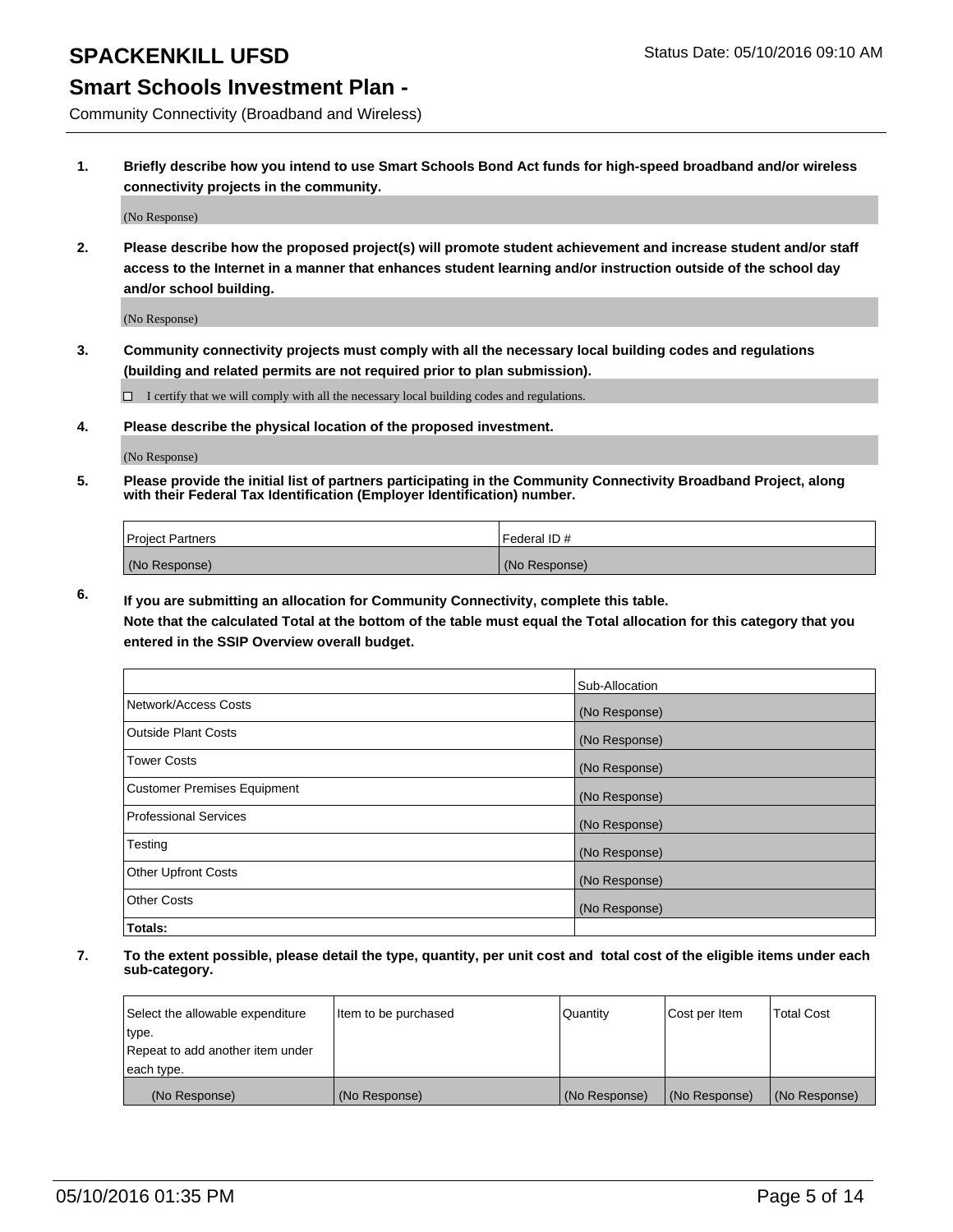#### Classroom Learning Technology

**1. In order for students and faculty to receive the maximum benefit from the technology made available under the Smart Schools Bond Act, their school buildings must possess sufficient connectivity infrastructure to ensure that devices can be used during the school day. Smart Schools Investment Plans must demonstrate that sufficient infrastructure that meets the Federal Communications Commission's 100 Mbps per 1,000 students standard currently exists in the buildings where new devices will be deployed, or is a planned use of a portion of Smart Schools Bond Act funds, or is under development through another funding source.**

**Smart Schools Bond Act funds used for technology infrastructure or classroom technology investments must increase the number of school buildings that meet or exceed the minimum speed standard of 100 Mbps per 1,000 students and staff within 12 months. This standard may be met on either a contracted 24/7 firm service or a "burstable" capability. If the standard is met under the burstable criteria, it must be:**

**1. Specifically codified in a service contract with a provider, and**

**2. Guaranteed to be available to all students and devices as needed, particularly during periods of high demand, such as computer-based testing (CBT) periods.**

**Please describe how your district already meets or is planning to meet this standard within 12 months of plan submission.**

We currently exceed the FCC minimum speed and have a 200MB connection for approximately 1,600 students from our provider and between all of our four buildings.

**1a. If a district believes that it will be impossible to meet this standard within 12 months, it may apply for a waiver of this requirement, as described on the Smart Schools website. The waiver must be filed and approved by SED prior to submitting this survey.**

 $\Box$  By checking this box, you are certifying that the school district has an approved waiver of this requirement on file with the New York State Education Department.

### **2. Connectivity Speed Calculator (Required)**

|                         | l Number of<br>Students | Multiply by<br>100 Kbps | Divide by 1000 Current Speed<br>Ito Convert to<br>Required<br>Speed in Mb | lin Mb | Expected<br>Speed to be<br>Attained Within   Required<br>12 Months | Expected Date<br><b>When</b><br>Speed Will be<br>l Met |
|-------------------------|-------------------------|-------------------------|---------------------------------------------------------------------------|--------|--------------------------------------------------------------------|--------------------------------------------------------|
| <b>Calculated Speed</b> | 1,546                   | 154,600                 | 154.6                                                                     | 200    | (No<br>Response)                                                   | (No<br>Response)                                       |

**3. If the district wishes to have students and staff access the Internet from wireless devices within the school building, or in close proximity to it, it must first ensure that it has a robust Wi-Fi network in place that has sufficient bandwidth to meet user demand.**

**Please describe how you have quantified this demand and how you plan to meet this demand.**

We spent the last few years installing wireless access points in all of our classrooms in anticipation of the growing use of wireless devices. We currently have the coverage and bandwidth to support a class full of devices in each room.

**4. All New York State public school districts are required to complete and submit an Instructional Technology Plan survey to the New York State Education Department in compliance with Section 753 of the Education Law and per Part 100.12 of the Commissioner's Regulations.**

**Districts that include educational technology purchases as part of their Smart Schools Investment Plan must have a submitted and approved Instructional Technology Plan survey on file with the New York State Education Department.**

By checking this box, you are certifying that the school district has an approved Instructional Technology Plan survey on file with the New York State Education Department.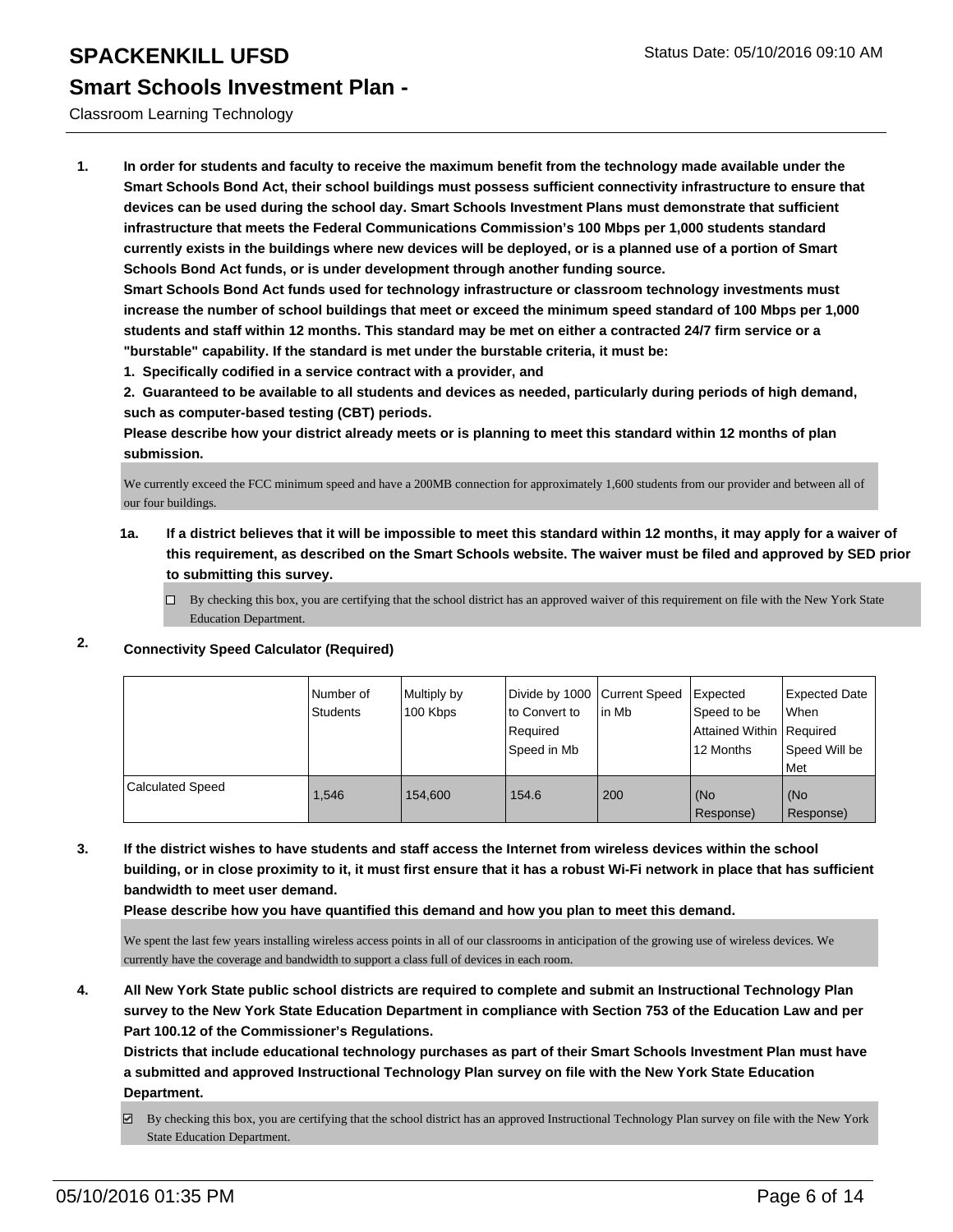Classroom Learning Technology

**5. Describe the devices you intend to purchase and their compatibility with existing or planned platforms or systems. Specifically address the adequacy of each facility's electrical, HVAC and other infrastructure necessary to install and support the operation of the planned technology.**

We are a Google Apps for Education district. We are planning on purchasing Dell Chromebooks for each of our students in our middle school (grades 6-8). The Chromebooks work seemlessly with Google Apps for Education.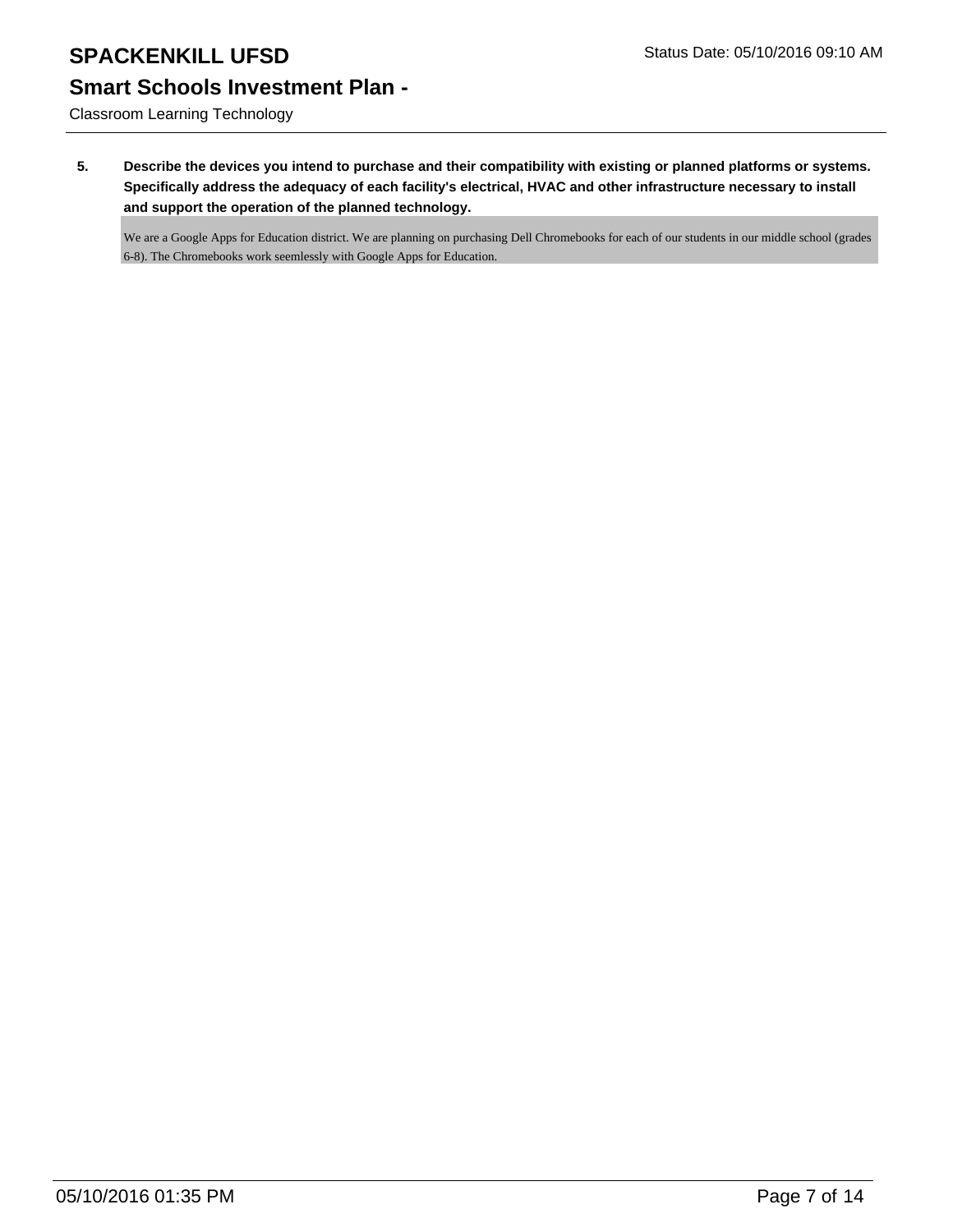Classroom Learning Technology

- **6. Describe how the proposed technology purchases will:**
	- **> enhance differentiated instruction;**
	- **> expand student learning inside and outside the classroom;**
	- **> benefit students with disabilities and English language learners; and**
	- **> contribute to the reduction of other learning gaps that have been identified within the district.**

**The expectation is that districts will place a priority on addressing the needs of students who struggle to succeed in a rigorous curriculum. Responses in this section should specifically address this concern and align with the district's Instructional Technology Plan (in particular Question 2 of E. Curriculum and Instruction: "Does the district's instructional technology plan address the needs of students with disabilities to ensure equitable access to instruction, materials and assessments?" and Question 3 of the same section: "Does the district's instructional technology plan address the provision of assistive technology specifically for students with disabilities to ensure access to and participation in the general curriculum?"**

#### Differentiated Instruction:

Technology allows for differentiated instruction in that teachers are able to create learning activities that are individualized for each child. For example, students in grades K-8 participate in NWEA MAP testing. Based on how the students perform on their MAP, individualized learning paths are created for each student. Students are then able to work individually or in small groups on instructional activities at their instructional level. Teachers are able to assess student understanding of content by asking them to create instructional videos, answer questions electronically, engage in a blog conversations, and create avatars depicting characters in literature, for example.

#### Expand Student Learning Inside and Outside the Classroom:

Technology provides a gateway to the outside the school and classroom environments. Unit and lesson plans can include making connections with students around the world. Technology allows for the ability to travel anywhere in the world within the four walls in the classroom. Students are not able to not only write to students in schools around the world, but also interact with them via Facetime or Skype. Learning has moved from reading and writing to communication that takes many forms.

#### Benefit students with disabilities and English language learners:

Technology benefits all students in so many ways. For English language learners, technology allows for translation of their native language into English. Software such as reading and writing remedial programs allow for students to work at their own pace and at academically and developmentally appropriate levels.

Contribute to the reduction of other learning gaps that have been identified within the district:

Learning gaps that exist within the district fall between classified and nonclassified students. There are two schools within the district identified as schools in need of Local Assistance Plans (LAP). For students with writing, reading, and math deficits, technology is used as a supplemental tool to help students close their academic gaps. For example, graphic organizer software allows for students to brainstorm and organize their ideas for writing assignments. Websites such as the Kahn Academy allow for students to learn math from an on-line visual tutorial.

All students with disabilities have equal access to the curricula in all four of our school buildings (K-2), (3-5), (6-8), and (9-12). Assistive technology tools such as hardware, software, web-based instructional programs and apps are used to help students communicate, express their thoughts and opinions, and help compensate for written expression weaknesses. For our students with visual and hearing impairments, technology is being used to ensure that they are accessing the curricula in meaningful ways, just as their non-disabled peers. For example, students were reading Braille via an iPad. For students with hearing impairments, visual schedules are being developed via apps on iPads and Chromebooks.

When developing Individualized Education Programs (IEPs) and section 504 plans for students with disabilities, each student's present level of performance (PLOP) is developed. As a result of the PLOP, individualized goals are developed. In order for students to attain their goals, assistive technology devices, tools, etc. are recommended and implemented, regardless of the environment (inclusion or self-contained).

As indicated, assistive technology tools are used to help all students obtain a free and appropriate public education and have equal access to the curricula. In order for all students to access the curricula, the Committee on Preschool Special Education (CPSE) and Committee on Special Education (CSE) recommends the appropriate assistive technology, whether it be assistive technology services, hardware, and/or software.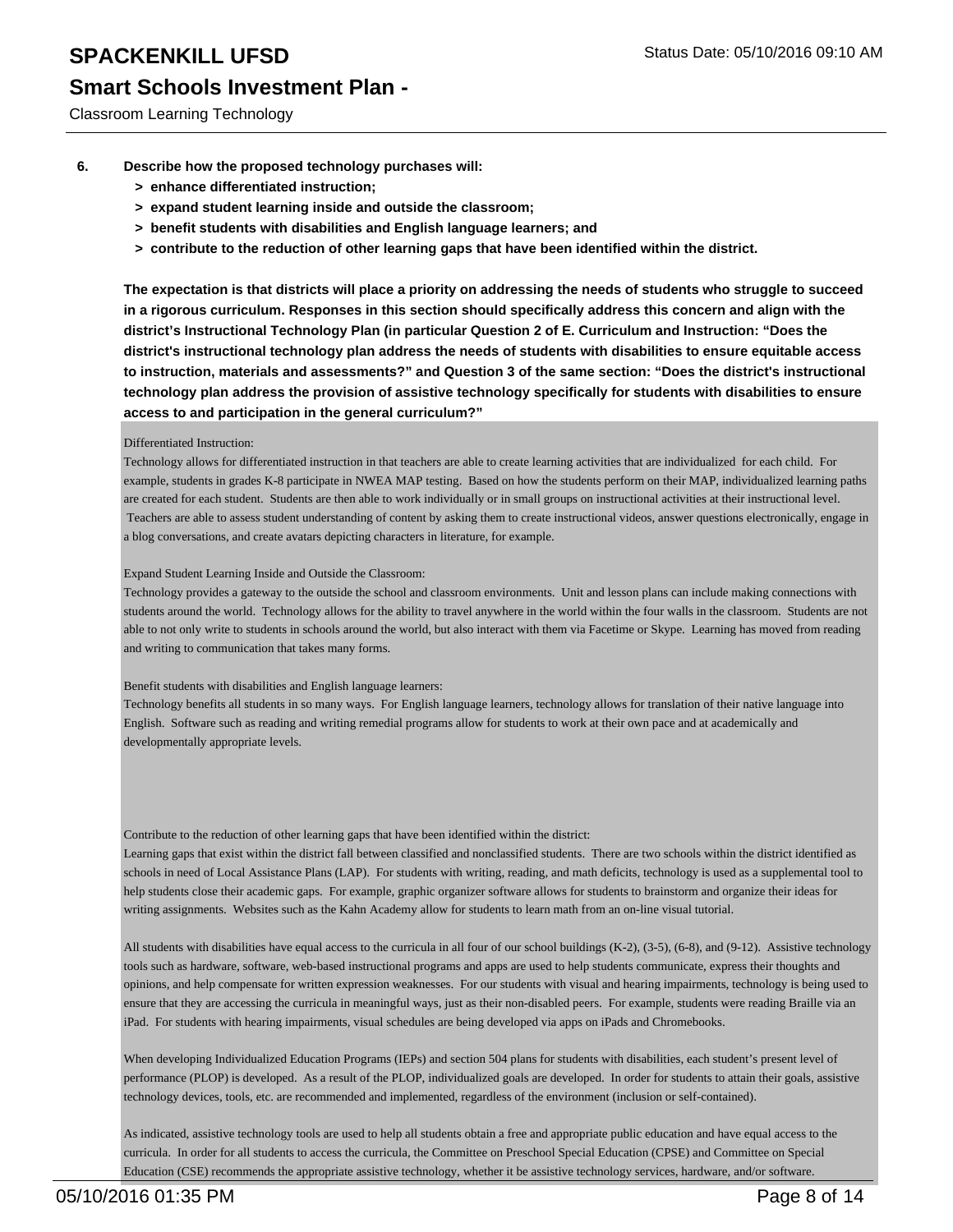#### Classroom Learning Technology

There are two nonpublic schools located within the district and the district is responsible for providing the appropriate assistive technology services, hardware, and/or software for those students in attendance in those two schools. The representatives in the two nonpublic schools communicate regularly with the district and the assistive technology needs of those students are met. For students who require an assistive technology evaluation, the district contracts with BOCES and/or considers an independent evaluator.

FEEDBACK: **Please specifically address how the laptops being purchased will benefit all students described.**

**Additional Information From Feedback:**

**The Chromebooks will benefit all of the students described as they will allow for students to access their school work from home or any location at any time. In addition, students will be able to use their Chromebooks to conduct research via the internet. The devices will allow students to expand upon learning that occurs during the typical school day because they have their own tool to complete the work. Students will be able to use Chromebooks to complete written assignments and use applications, such as speech to text, during the school day and at home. The Chromebooks will also help our students to become proficient in using technology. This is obviously an important skill when it comes to competitive employment after graduation.**

**7. Where appropriate, briefly describe how the proposed technology purchases will enhance ongoing communication with parents and other stakeholders and help the district facilitate technology-based regional partnerships, including distance learning and other efforts.**

Our technology purchases will enhance ongoing communication with parents and other stakeholders and help the district facilitate technology-based regional partnerships, including distance learning and other efforts. The district will communicate the 1:1 Chromebook initiative with parents via informational sessions. Communication and a partnership with parents is essential for the success of any technology program. Although the district doesn't currently offer a technology based distance learning program, the devices will enable us to do this in the future.

**Feedback: Please include more specific information regarding how the district will enhance communication from the purchase of the laptops. Additional Information From Feedback:**

**Technology will enhance communication with parents and other stakeholders in a variety of ways. When students have their own personal device, students and parents will be able to access the District parent portal and view information about their child at any time. Some households don't currently have access to devices; the Chromebooks will ensure that there is communication equity across households in the district. Students and parents will have access to the District website which will also help to increase communication between households and the district. In addition, applications such as Google Classroom, will allow for teachers, students, and parents to view assignments/schoolwork, etc. at any time.**

**8. Describe the district's plan to provide professional development to ensure that administrators, teachers and staff can employ the technology purchased to enhance instruction successfully.**

**Note: This response should be aligned and expanded upon in accordance with your district's response to Question 1 of F. Professional Development of your Instructional Technology Plan: "Please provide a summary of professional development offered to teachers and staff, for the time period covered by this plan, to support technology to enhance teaching and learning. Please include topics, audience and method of delivery within your summary."**

All technology-based professional development will be on-going without a foreseeable end date. Depending upon the needs of the district, professional development is either delivered by in-district experts or outside consultants. The district hopes to hire a technology integrator beginning in the 2015-2016 school year.

Google Apps (everyone, in-house training). As a Google school district, we are selecting professional development topics that are most beneficial for students and teachers. For example, Google docs as it appears to be the most commonly used app. Compass (everyone, in-district training). NWEA (K-8 teachers, in-district training). Castle Learning - K-12, outside provider). Assistive Technology Hardware and Software (technology integrator). Parent Portal (K-12, in-district training). Atlas Curriculum Mapping (K-12, webinar). IEP Direct (K-12, in-district training). Teachers are receiving ongoing training regarding the usage of IEP Direct. RTIM (K-12, in-district training). Ipad usage (K-2, in-person). Integrating Technology into Classrooms (K-12, in-person). eSchool Student Management System (K-12, in-person)

**9. Districts must contact the SUNY/CUNY teacher preparation program that supplies the largest number of the district's new teachers to request advice on innovative uses and best practices at the intersection of pedagogy and educational technology.**

By checking this box, you certify that you have contacted the SUNY/CUNY teacher preparation program that supplies the largest number of your new teachers to request advice on these issues.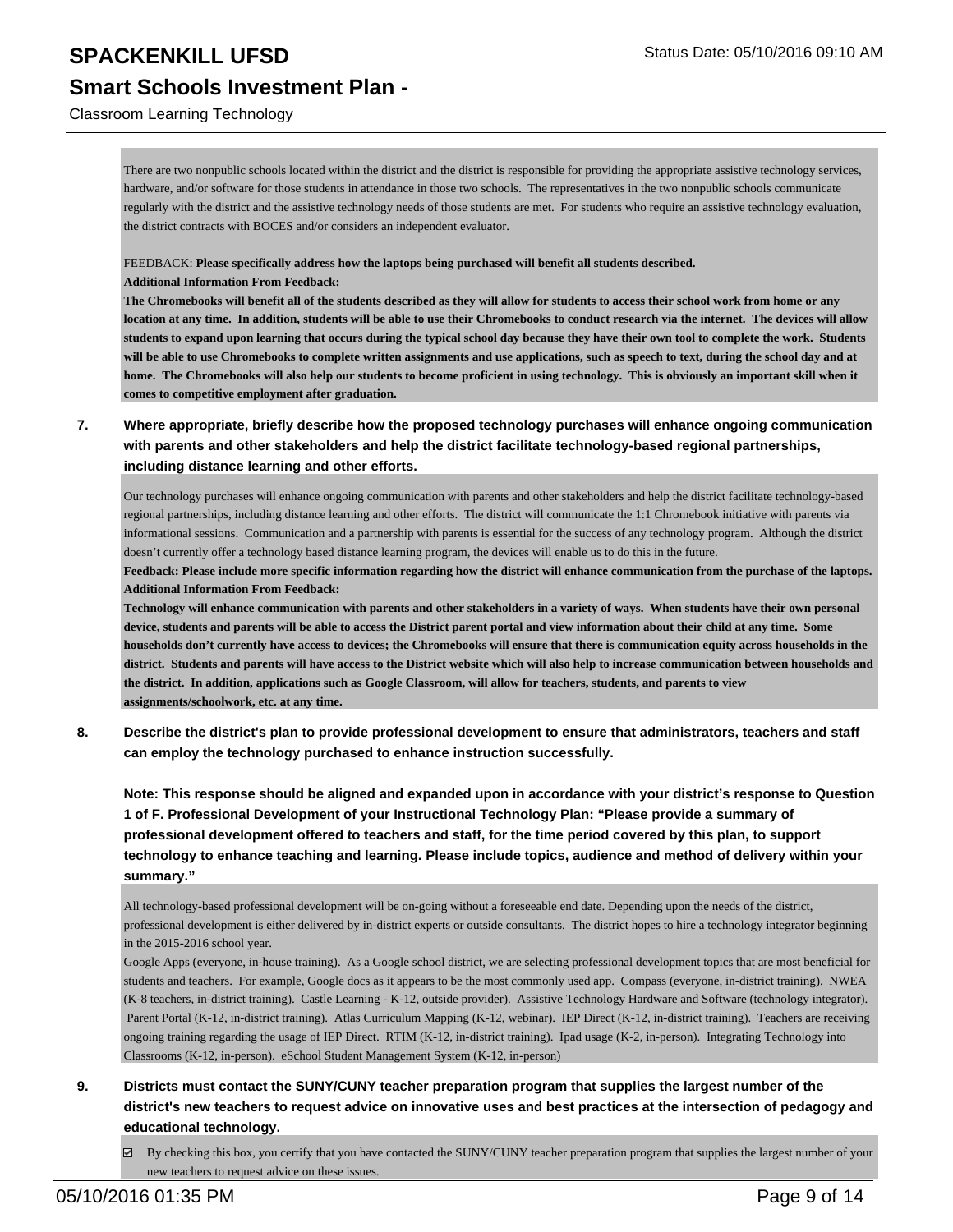# **Smart Schools Investment Plan -**

Classroom Learning Technology

**10. A district whose Smart Schools Investment Plan proposes the purchase of technology devices and other hardware must account for nonpublic schools in the district.**

**Are there nonpublic schools within your school district?**

- Yes
- $\square$  No
- **10a. Describe your plan to loan purchased hardware to nonpublic schools within your district. The plan should use your district's nonpublic per-student loan amount calculated below, within the framework of the guidance. Please enter the date by which nonpublic schools must request classroom technology items. Also, specify in your response the devices that the nonpublic schools have requested, as well as in the in the Budget and the Expenditure Table at the end of the page.**

The two non-public schools, Oakwood Friends and Faith Christian Academy within our district were contacted (Faith Christian Academy moved into the district in January 2014). Neither of them were aware for this bond act and were not prepared to provide a list of equipment they would like to use. The district informed them that it is not spending all the funds this school year. They are aware that they will have opportunities each spring to request equipment up to the \$250 limit provided for in the Bond act. The district will adopt a resolution specifying that the annual date for requests of technology be received by the district by June 1st of each year of the program. Both non-public schools plan to make requests before the next deadline in the spring.

**10b. A final Smart Schools Investment Plan cannot be approved until school authorities have adopted regulations specifying the date by which requests from nonpublic schools for the purchase and loan of Smart Schools Bond Act classroom technology must be received by the district.**

 $\boxtimes$  By checking this box, you certify that you have such a plan and associated regulations in place that have been made public.

### **11. Nonpublic Classroom Technology Loan Calculator**

**The Smart Schools Bond Act provides that any Classroom Learning Technology purchases made using Smart Schools funds shall be lent, upon request, to nonpublic schools in the district. However, no school district shall be required to loan technology in amounts greater than the total obtained and spent on technology pursuant to the Smart Schools Bond Act and the value of such loan may not exceed the total of \$250 multiplied by the nonpublic school enrollment in the base year at the time of enactment. See:**

**http://www.p12.nysed.gov/mgtserv/smart\_schools/docs/Smart\_Schools\_Bond\_Act\_Guidance\_04.27.15\_Final.pdf.**

|                                     | 1. Classroom<br>Technology<br>Sub-allocation | 2. Public<br>Enrollment<br>$(2014-15)$ | 13. Nonpublic<br>l Enrollment<br>$(2014 - 15)$ | 4. Sum of<br>Public and<br>Nonpublic<br><b>Enrollment</b> | 15. Total Per<br>Pupil Sub-<br>lallocation | 6. Total<br>Nonpublic Loan  <br>Amount |
|-------------------------------------|----------------------------------------------|----------------------------------------|------------------------------------------------|-----------------------------------------------------------|--------------------------------------------|----------------------------------------|
| Calculated Nonpublic Loan<br>Amount | 123.003                                      | 1.457                                  | 337                                            | 1.794                                                     | 69                                         | 23,253                                 |

**12. To ensure the sustainability of technology purchases made with Smart Schools funds, districts must demonstrate a long-term plan to maintain and replace technology purchases supported by Smart Schools Bond Act funds. This sustainability plan shall demonstrate a district's capacity to support recurring costs of use that are ineligible for Smart Schools Bond Act funding such as device maintenance, technical support, Internet and wireless fees, maintenance of hotspots, staff professional development, building maintenance and the replacement of incidental items. Further, such a sustainability plan shall include a long-term plan for the replacement of purchased devices and equipment at the end of their useful life with other funding sources.**

 $\boxdot$  By checking this box, you certify that the district has a sustainability plan as described above.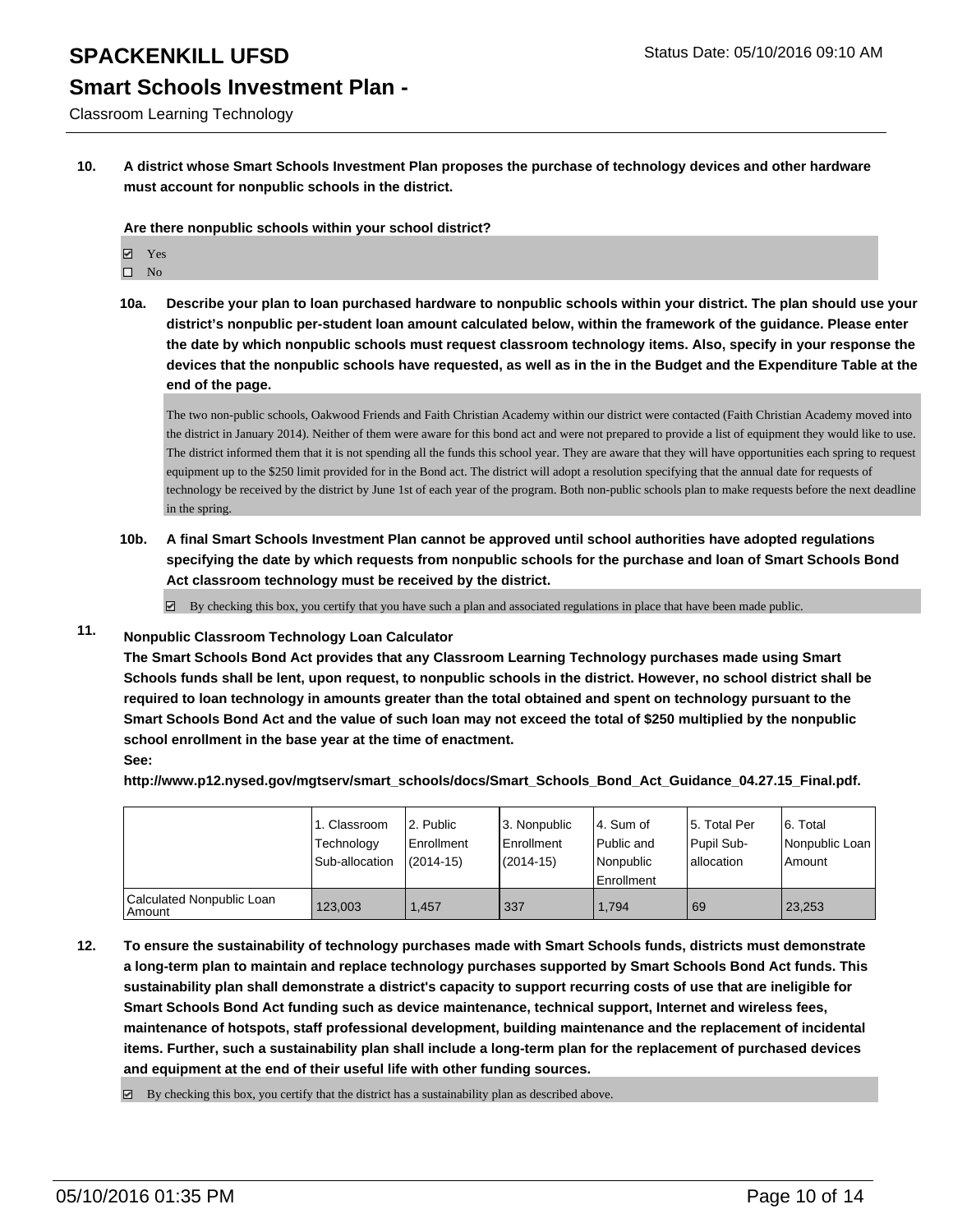Classroom Learning Technology

**13. Districts must ensure that devices purchased with Smart Schools Bond funds will be distributed, prepared for use, maintained and supported appropriately. Districts must maintain detailed device inventories in accordance with generally accepted accounting principles.**

 $\boxtimes$  By checking this box, you certify that the district has a distribution and inventory management plan and system in place.

**14. If you are submitting an allocation for Classroom Learning Technology complete this table. Note that the calculated Total at the bottom of the table must equal the Total allocation for this category that you entered in the SSIP Overview overall budget.**

|                          | Sub-Allocation |
|--------------------------|----------------|
| Interactive Whiteboards  | (No Response)  |
| <b>Computer Servers</b>  | (No Response)  |
| <b>Desktop Computers</b> | (No Response)  |
| <b>Laptop Computers</b>  | 99,750         |
| <b>Tablet Computers</b>  | (No Response)  |
| Other Costs              | 23,253         |
| <b>Totals:</b>           | 123,003.00     |

| Select the allowable expenditure | Iltem to be Purchased | Quantity | Cost per Item | <b>Total Cost</b> |
|----------------------------------|-----------------------|----------|---------------|-------------------|
| type.                            |                       |          |               |                   |
| Repeat to add another item under |                       |          |               |                   |
| each type.                       |                       |          |               |                   |
| <b>Laptop Computers</b>          | Dell Chromebook 11    | 350      | 285           | 99.750            |
| <b>Other Costs</b>               | NonPublic Loan Items  |          | 23,253        | 23,253            |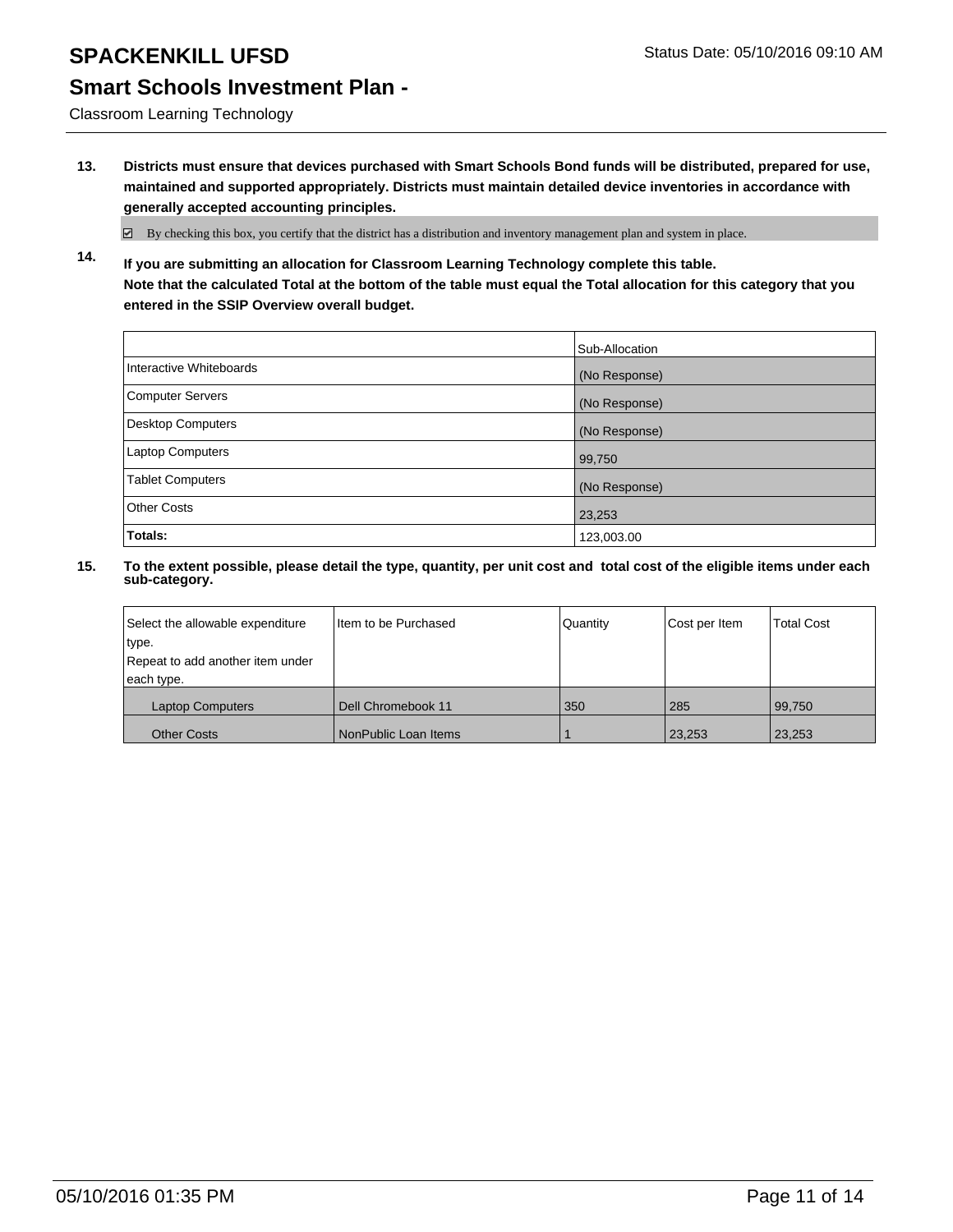#### Pre-Kindergarten Classrooms

**1. Provide information regarding how and where the district is currently serving pre-kindergarten students and justify the need for additional space with enrollment projections over 3 years.**

(No Response)

- **2. Describe the district's plan to construct, enhance or modernize education facilities to accommodate prekindergarten programs. Such plans must include:**
	- **Specific descriptions of what the district intends to do to each space;**
	- **An affirmation that pre-kindergarten classrooms will contain a minimum of 900 square feet per classroom;**
	- **The number of classrooms involved;**
	- **The approximate construction costs per classroom; and**
	- **Confirmation that the space is district-owned or has a long-term lease that exceeds the probable useful life of the improvements.**

(No Response)

**3. Smart Schools Bond Act funds may only be used for capital construction costs. Describe the type and amount of additional funds that will be required to support ineligible ongoing costs (e.g. instruction, supplies) associated with any additional pre-kindergarten classrooms that the district plans to add.**

(No Response)

**4. All plans and specifications for the erection, repair, enlargement or remodeling of school buildings in any public school district in the State must be reviewed and approved by the Commissioner. Districts that plan capital projects using their Smart Schools Bond Act funds will undergo a Preliminary Review Process by the Office of Facilities Planning.**

| Project Number |  |
|----------------|--|
| (No Response)  |  |

**5. If you have made an allocation for Pre-Kindergarten Classrooms, complete this table. Note that the calculated Total at the bottom of the table must equal the Total allocation for this category that you**

**entered in the SSIP Overview overall budget.**

|                                          | Sub-Allocation |
|------------------------------------------|----------------|
| Construct Pre-K Classrooms               | (No Response)  |
| Enhance/Modernize Educational Facilities | (No Response)  |
| Other Costs                              | (No Response)  |
| Totals:                                  |                |

| Select the allowable expenditure | Item to be purchased | Quantity      | Cost per Item | <b>Total Cost</b> |
|----------------------------------|----------------------|---------------|---------------|-------------------|
| type.                            |                      |               |               |                   |
| Repeat to add another item under |                      |               |               |                   |
| each type.                       |                      |               |               |                   |
| (No Response)                    | (No Response)        | (No Response) | (No Response) | (No Response)     |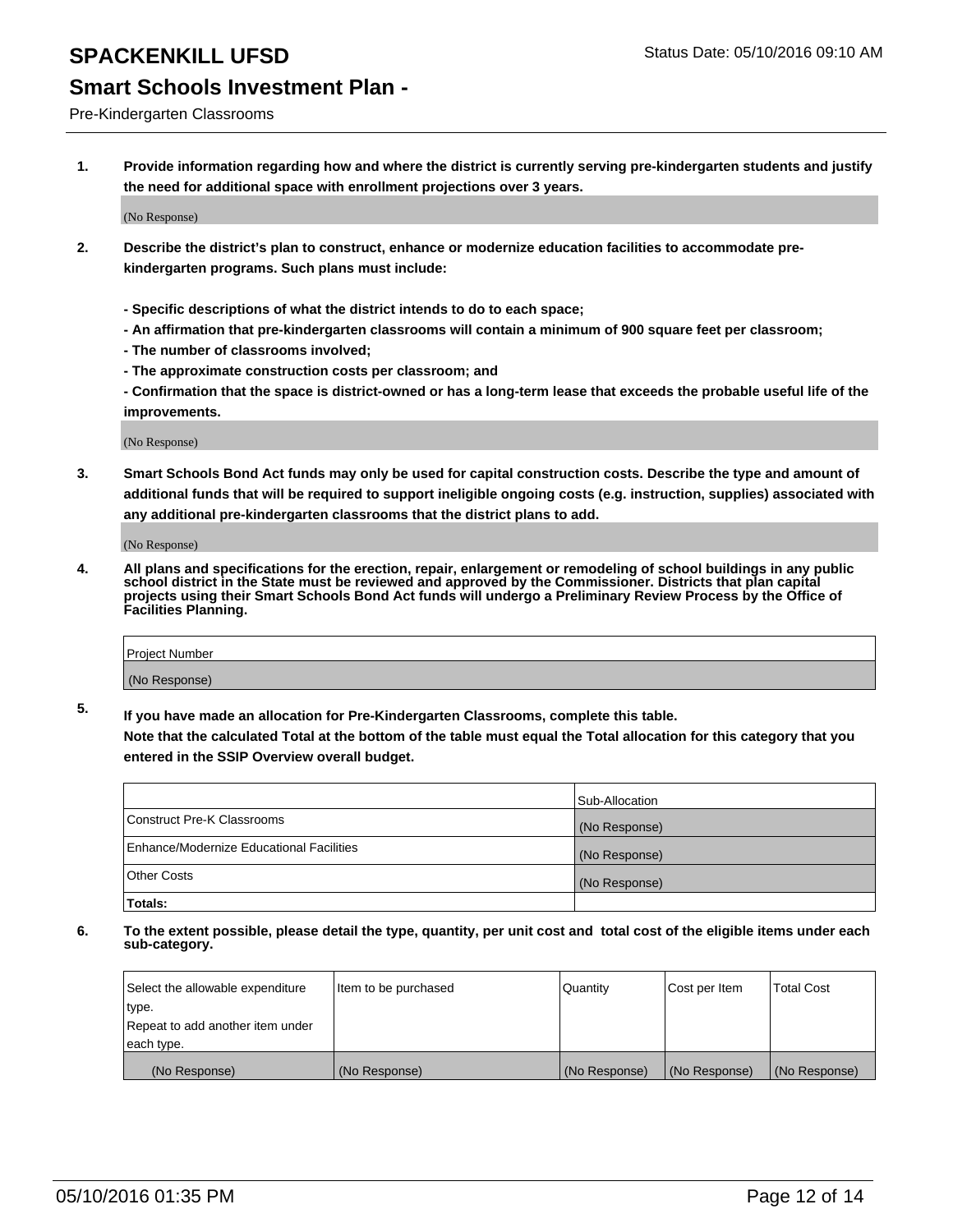# **SPACKENKILL UFSD** Status Date: 05/10/2016 09:10 AM

### **Smart Schools Investment Plan -**

Replace Transportable Classrooms

**1. Describe the district's plan to construct, enhance or modernize education facilities to provide high-quality instructional space by replacing transportable classrooms.**

(No Response)

**2. All plans and specifications for the erection, repair, enlargement or remodeling of school buildings in any public school district in the State must be reviewed and approved by the Commissioner. Districts that plan capital projects using their Smart Schools Bond Act funds will undergo a Preliminary Review Process by the Office of Facilities Planning.**

| Project Number |  |
|----------------|--|
| (No Response)  |  |

**3. For large projects that seek to blend Smart Schools Bond Act dollars with other funds, please note that Smart Schools Bond Act funds can be allocated on a pro rata basis depending on the number of new classrooms built that directly replace transportable classroom units.**

**If a district seeks to blend Smart Schools Bond Act dollars with other funds describe below what other funds are being used and what portion of the money will be Smart Schools Bond Act funds.**

(No Response)

**4. If you have made an allocation for Replace Transportable Classrooms, complete this table. Note that the calculated Total at the bottom of the table must equal the Total allocation for this category that you entered in the SSIP Overview overall budget.**

|                                                | Sub-Allocation |
|------------------------------------------------|----------------|
| Construct New Instructional Space              | (No Response)  |
| Enhance/Modernize Existing Instructional Space | (No Response)  |
| <b>Other Costs</b>                             | (No Response)  |
| Totals:                                        |                |

| Select the allowable expenditure | Item to be purchased | <b>Quantity</b> | Cost per Item | <b>Total Cost</b> |
|----------------------------------|----------------------|-----------------|---------------|-------------------|
| type.                            |                      |                 |               |                   |
| Repeat to add another item under |                      |                 |               |                   |
| each type.                       |                      |                 |               |                   |
| (No Response)                    | (No Response)        | (No Response)   | (No Response) | (No Response)     |